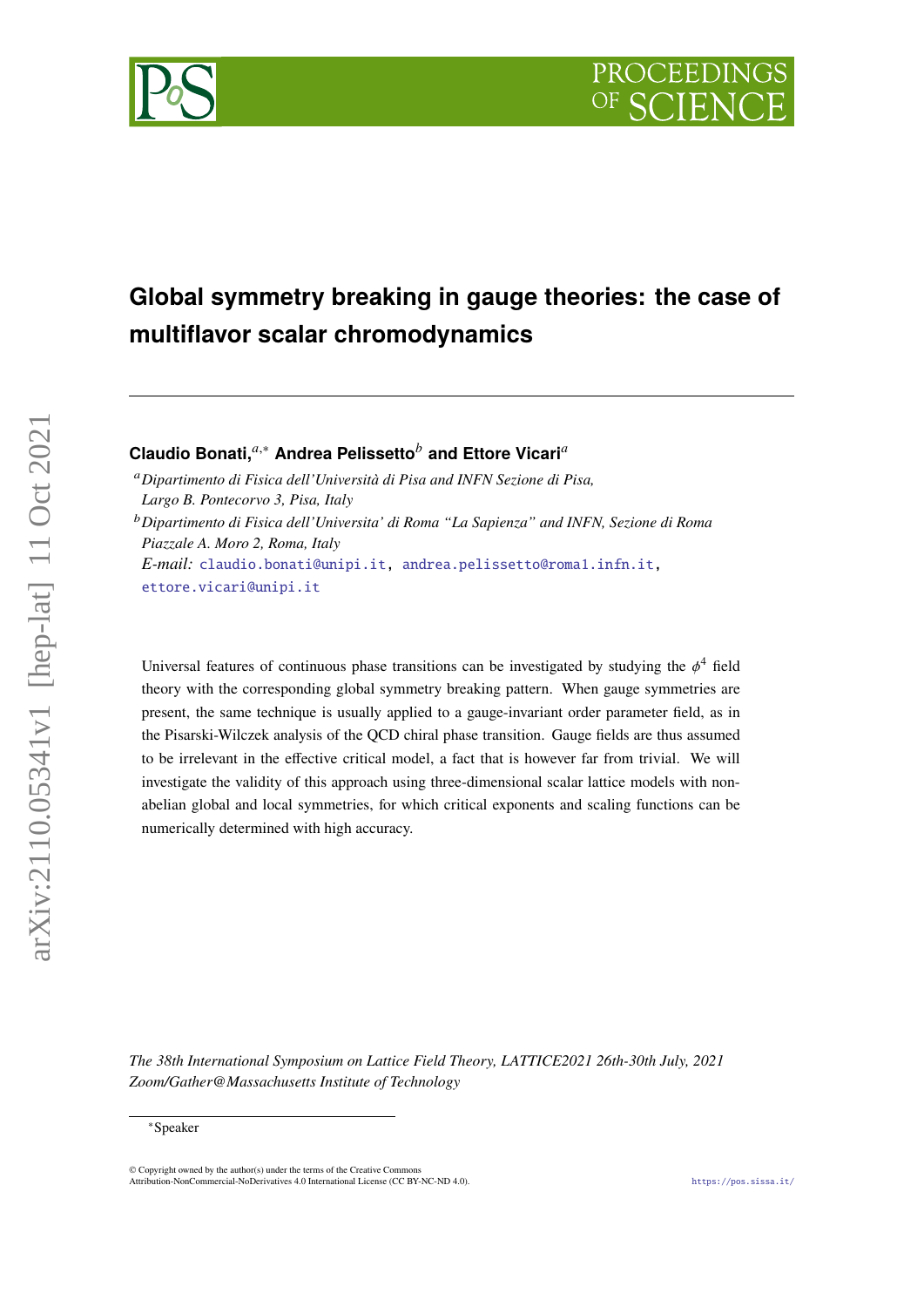## **1. Introduction**

In this proceeding we report on our ongoing research project aimed at a better understanding of continuous phase transitions in three dimensional (3D) gauge theories. It is well known that, when a spontaneous symmetry breaking is associated with a continuous phase transition, universal properties emerge, which are encoded in the  $\phi^4$  field theory with the same global symmetry breaking pattern. The main goal of our project is to understand to what extent this approach can be applied to systems with local gauge symmetries.

In order to explain more in detail the motivations of our work, and to introduce the subject, it will be useful to review in some detail a specific example likely familiar to the reader, that of the chiral phase transition in QCD. The by now classical analysis by Pisarski and Wilczek of the finite  $T$  chiral phase transition [\[1\]](#page-6-0) goes as follows:

- 1. first of all, we assume the transition to be continuous;
- 2. we model the four-dimensional finite- $T$  transition by a three-dimensional effective field theory;
- 3. we assume the chiral phase transition to be described by an effective model written using a gauge-invariant order parameter, the simplest choice being the chiral condensate matrix;
- 4. we write down the most general  $\phi^4$  effective Lagrangian for the order parameter compatible with the assumed chiral symmetries, and we study its renormalization group (RG) flow;
- 5. if infrared (IR) stable fixed points (FPs) of the RG-flow exist, we conclude that the phase transition can be a continuous one, otherwise it has to be discontinuous.

In the first point we have to assume the phase transition to be continuous since universality arguments can only be applied to continuous transitions, and a discontinuous one can *never* be excluded by such an argument (see also point 5). It is instead possible to exclude (modulo the assumption 3 to be discussed in a moment) the presence of a continuous transition if no IR-stable FPs of the effective model exist. We however have to be cautious in drawing such a conclusion, since the absence of IR-stable FPs could also be a consequence of the approximation scheme adopted to study the RG flow: for example the leading order  $\epsilon$ -expansion computation performed in [\[1\]](#page-6-0) found no IR-stable FPs when the  $U_A(1)$  symmetry is explicitly broken, FPs that were instead identified by subsequent more refined analyses (see e. g. [\[2\]](#page-6-1)).

The fundamental hypothesis in the Pisarski-Wilczek analysis is assumption 3: they assume that the effective theory is associated with a gauge-invariant order parameter. Of course, an operator has to be gauge invariant to have a non-vanishing expectation value, e. g., in the low-temperature phase (like the chiral condensate), but here the question is different: can the effective theory describing the transition be defined using only gauge-invariant (composite) operators? If the effective Lagrangian is written by using only gauge-invariant local composite operators, then (gauge-invariant) gauge field correlators are noncritical, so the assumption 3 of the previous list is equivalent to assuming the irrelevance of the gauge modes at the transition. The possibility of unconventional critical points, in which gauge fields develop critical correlations, has been put forward in the condensed-matter community (see, e. g., [\[3\]](#page-6-2)), and the only way of deciding which case is physically realized (i.e., if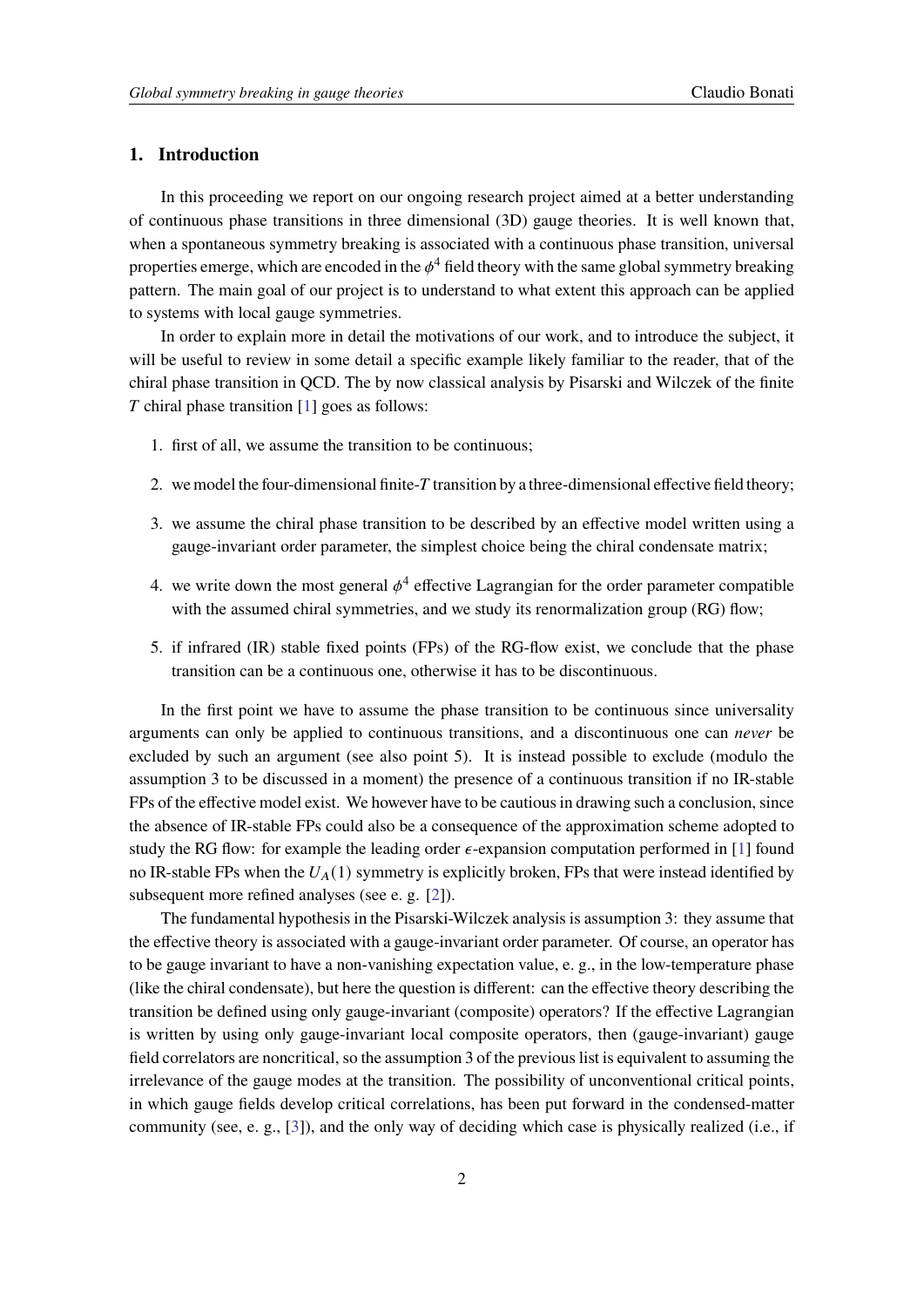gauge fields are relevant or irrelevant) is to compare the predictions of the universality arguments with the results of numerical simulations or experiments.

A precise numerical estimate of the critical exponents of the chiral phase transition in QCD is an extremely complicated task, and in some cases even the nature of the transition (i.e., continuous or discontinuous) is still debated, see, e. g., [\[4\]](#page-6-3). To gain some insight into this class of problems, it is thus convenient to switch to a simpler class of systems. We have considered 3D multiflavor scalar models. For these models universality arguments analogous to those by Pisarski and Wilczek can be carried out, and simulations can be easily performed by using local Monte Carlo algorithms, providing precise numerical estimates of the critical properties.

#### **2. The lattice model**

The basic variables of the model we will study are  $N_c \times N_f$  complex matrices  $Z_x^{c}$  $x^{c}$ , where the first index is a "color" index and the second is a "flavor" one. For concreteness, in this proceeding we will present results only for the simplest maximally symmetric case, whose action is written in the form  $(\mu = 1, 2, 3)$ 

<span id="page-2-0"></span>
$$
S_g = -\beta N_f \sum_{x,\mu} \text{Re Tr} \left[ Z_x^{\dagger} U_{x,\hat{\mu}} Z_{x+\hat{\mu}} \right] - \frac{\beta_g}{N_c} \sum_{x,\mu > \nu} \text{Re Tr} \Box_{x,\mu\nu} , \quad \text{Tr } Z_x^{\dagger} Z_x = 1 , \tag{1}
$$

where x stands for the site of a 3D cubic lattices,  $U_{x,\hat{\mu}} \in SU(N_c)$  is the lattice gauge fields and the symbol  $\Box_{x,\mu\nu}$  denotes the plaquette in position x laying in the  $(\mu, \nu)$  plane. The symmetry of this model is maximal, meaning that in the ungauged limit  $U_{x,\hat{u}} \to 1$  (i.e., for  $\beta_{g} \to \infty$  in the thermodynamic limit) the action is  $O(2N_c N_f)$  symmetric, as can be seen by writing explicitly the real and imaginary parts of  $Z_x^{c}$  $x^{cf}$ . Note, however, that, to obtain an SU( $N_c$ ) gauge theory, it is sufficient to start from a scalar model with  $U(N_c) \times U(N_f)$  symmetry, which can be obtained by adding to  $S_g$  a quartic term proportional to Tr  $(Z_x^{\dagger} Z_x)^2$ ; we will comment in the final section on the results obtained when such a term is also present.

The action  $S_g$  is invariant under the local transformation  $Z_x \to G_x Z_x$ ,  $U_{x,\hat{\mu}} \to G_x U_{x,\hat{\mu}} G_{x+\hat{\mu}}^{\dagger}$ , where  $G_x \in SU(N_c)$ , and under the global transformation  $Z_x \to Z_x M$ ,  $U_{x,\hat{\mu}} \to U_{x,\hat{\mu}}$  where  $M \in$  $U(N_f)$ . The two-color case is somehow peculiar for what concerns the global symmetry: since SU(2) is pseudo-real, it can be shown that for  $N_c = 2$  the global symmetry group of  $S_g$  is not  $U(N_f)$ but the symplectic group  $Sp(N_f)$  (subgroup of  $U(2N_f)$ ), see [\[5\]](#page-6-4) for more details.

The global symmetry  $U(N_f)$  (or  $Sp(N_f)$ ) of this model can be spontaneously broken, and to identify an effective model for the transition we follow the Pisarski-Wilczek analysis of the finite-T chiral transition. The simplest gauge-invariant order parameter for the  $U(N_f)$  symmetry is

<span id="page-2-1"></span>
$$
Q_x^{fs} = \sum_a \bar{Z}_x^{af} Z_x^{ag} - \frac{1}{N_f} \delta^{fs} , \qquad (2)
$$

which is an hermitian traceless matrix, and under the global symmetry transforms according to  $Q_x \to M^{\dagger} Q_x M$ . In fact  $Q_x$  is an order parameter for the breaking of SU( $N_f$ ) and not U( $N_f$ ), since it is blind with respect to the global  $U(1)$ , see [\[5\]](#page-6-4) for a thorough discussion of the remaining U(1) symmetry. For the particular case  $N_c = 2$  one can introduce an order parameter for  $Sp(N_f)$ which is very similar to  $Q_x$ , see [\[5\]](#page-6-4) for its explicit expression and its relation to  $Q_x$  and to the U(1)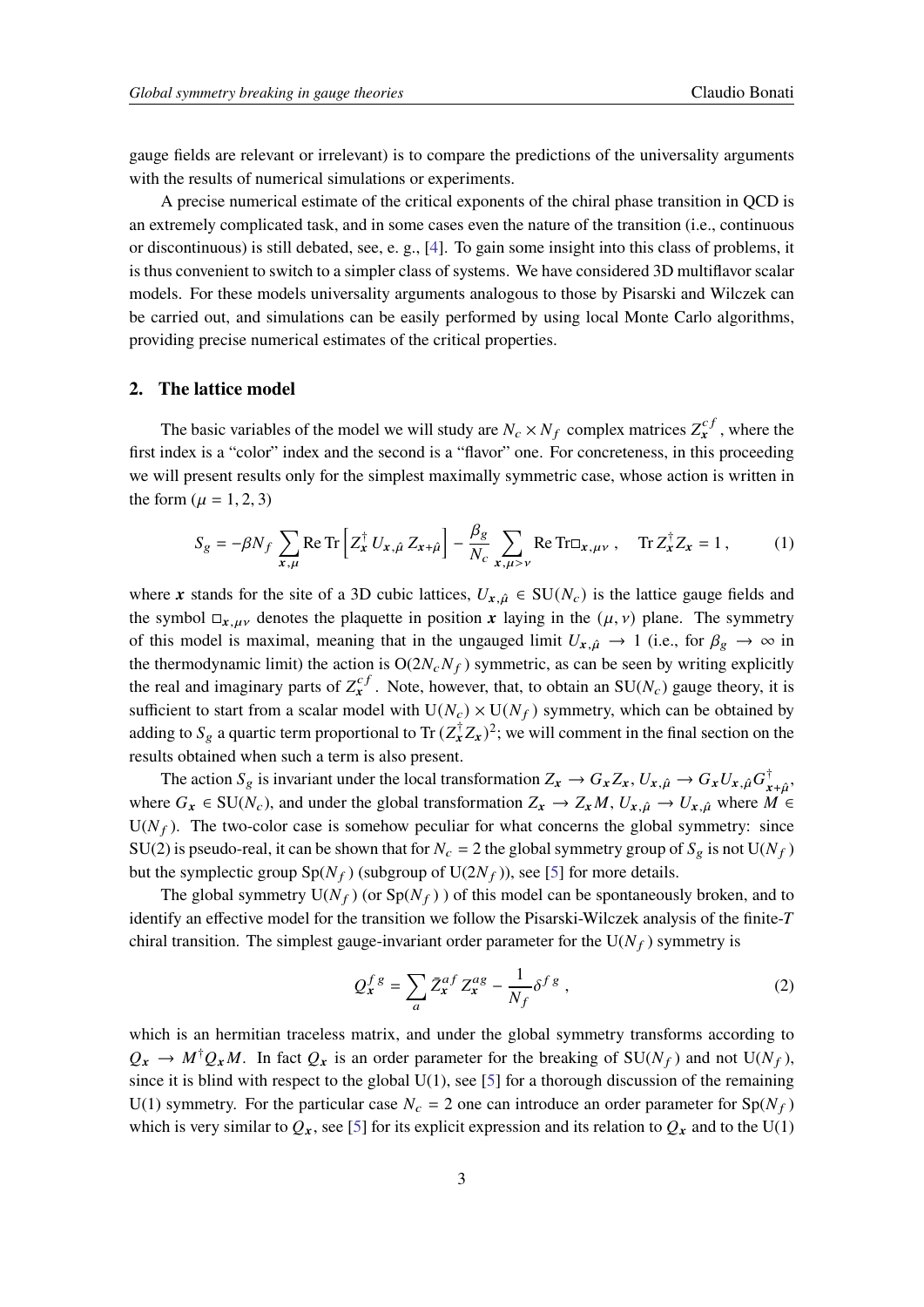| $N_c = 2$                                                                 | $N_c > 2$                     |
|---------------------------------------------------------------------------|-------------------------------|
| $N_f = 2$   O(5) or 1 <sup>st</sup> order   O(3) or 1 <sup>st</sup> order |                               |
| $N_f > 2$   1 <sup>st</sup> order                                         | $\vert$ 1 <sup>st</sup> order |

<span id="page-3-1"></span>**Table 1:** Universality class predicted by the effective model with gauge invariant order parameter Eq. [\(3\)](#page-3-0).

symmetry. Note that for  $N_f = 1$  the order parameter  $Q_x$  identically vanishes due to the fixed length constraint of the scalar fields; this is consistent with know rigorous results stating that for  $N_f = 1$  a single thermodynamic phase is present in the model [\[6\]](#page-6-5).

We can now write the most general Lagrangian containing up to  $4<sup>th</sup>$ -order powers of  $Q_x$ (more precisely of its coarse-grained continuum counterpart  $Q(x)$ ) and invariant under the global symmetry:

<span id="page-3-0"></span>
$$
\mathcal{L} = \text{Tr}(\partial_{\mu}Q)^{2} + r \text{ Tr } Q^{2} + w \text{ Tr } Q^{3} + u (\text{Tr } Q^{2})^{2} + v \text{ Tr } Q^{4}.
$$
 (3)

For  $N_f > 2$ , a cubic term is present, Tr $Q^3 \neq 0$ , so that a first-order phase transition is expected. For  $N_f = 2$  and  $N_c > 3$ ,  $\mathcal L$  reduces to the effective action of the 3D O(3) universality class. Finally for  $N_f = 2$  and  $N_c = 2$  we obtain (using the appropriate order parameter, see [\[5\]](#page-6-4)) the effective action of the 3D O(5) universality class; this is consistent with the isomorphism  $SO(5)=Sp(2)/\mathbb{Z}_2$ . The universality class predicted by the gauge-invariant order parameter effective Lagrangian are thus the ones reported in Tab. [1.](#page-3-1)

## **3. Numerical results**

To identify the universality class of the transition of the model in Eq. [\(1\)](#page-2-0) for some values of the parameters  $N_c$  and  $N_f$ , we performed finite-size scaling (FSS) analyses of observables related to the order parameter  $Q_x$  introduced in Eq. [\(2\)](#page-2-1). In particular, using the notation  $G(x - y) = \langle \text{Tr} (Q_x Q_y) \rangle$ for the two-point function, we monitored the susceptibility  $\chi = \sum_{x} G(x)$ , the second-moment finite-volume correlation length  $\xi$  and the Binder cumulant U, defined by

$$
\xi^2 = \frac{1}{4\sin^2(\pi/L)} \frac{\widetilde{G}(\mathbf{0}) - \widetilde{G}(\mathbf{p}_m)}{\widetilde{G}(\mathbf{p}_m)}, \quad U = \frac{\langle \mu_2^2 \rangle}{\langle \mu_2 \rangle^2}, \quad \mu_2 = \frac{1}{V^2} \sum_{\mathbf{x}, \mathbf{y}} \text{Tr} \, Q_{\mathbf{x}} Q_{\mathbf{y}} , \tag{4}
$$

where  $\tilde{G}$  denotes the Fourier transform, L is the lattice size and  $p_m$  is the minimum value of the momentum consistent with the periodic boundary conditions.

Keeping  $\beta_g$  fixed, we scanned in  $\beta$  the phase diagram of the model. Since the quantities U and  $R_{\xi} = \xi/L$  are RG invariants, close to a continuous transition they scale as  $\approx f_{U/R_{\xi}}(X)$ , where  $X = (\beta - \beta_c)L^{1/\nu}, \beta_c$  is the critical value of the coupling  $\beta$ ,  $\nu$  is the thermal critical exponent and  $f_{U/R_{\xi}}$  is a function universal up to a multiplicative rescaling of its argument (we neglected scaling corrections for the sake of the simplicity). Since we aim to test the predictions in Tab. [1](#page-3-1) against numerical results, it is particularly convenient to plot U as a function of  $R_\xi$  instead of  $\beta$  (or X): in this way we obtain the scaling law  $U(\beta, L) \approx F_U(R_\xi)$ , where  $F_U$  is an universal function independent of any non-universal rescaling factor. It is thus easy to compare in a completely unbiased way the data obtained by simulating the model in Eq. [\(1\)](#page-2-0) with those of the expected universality class.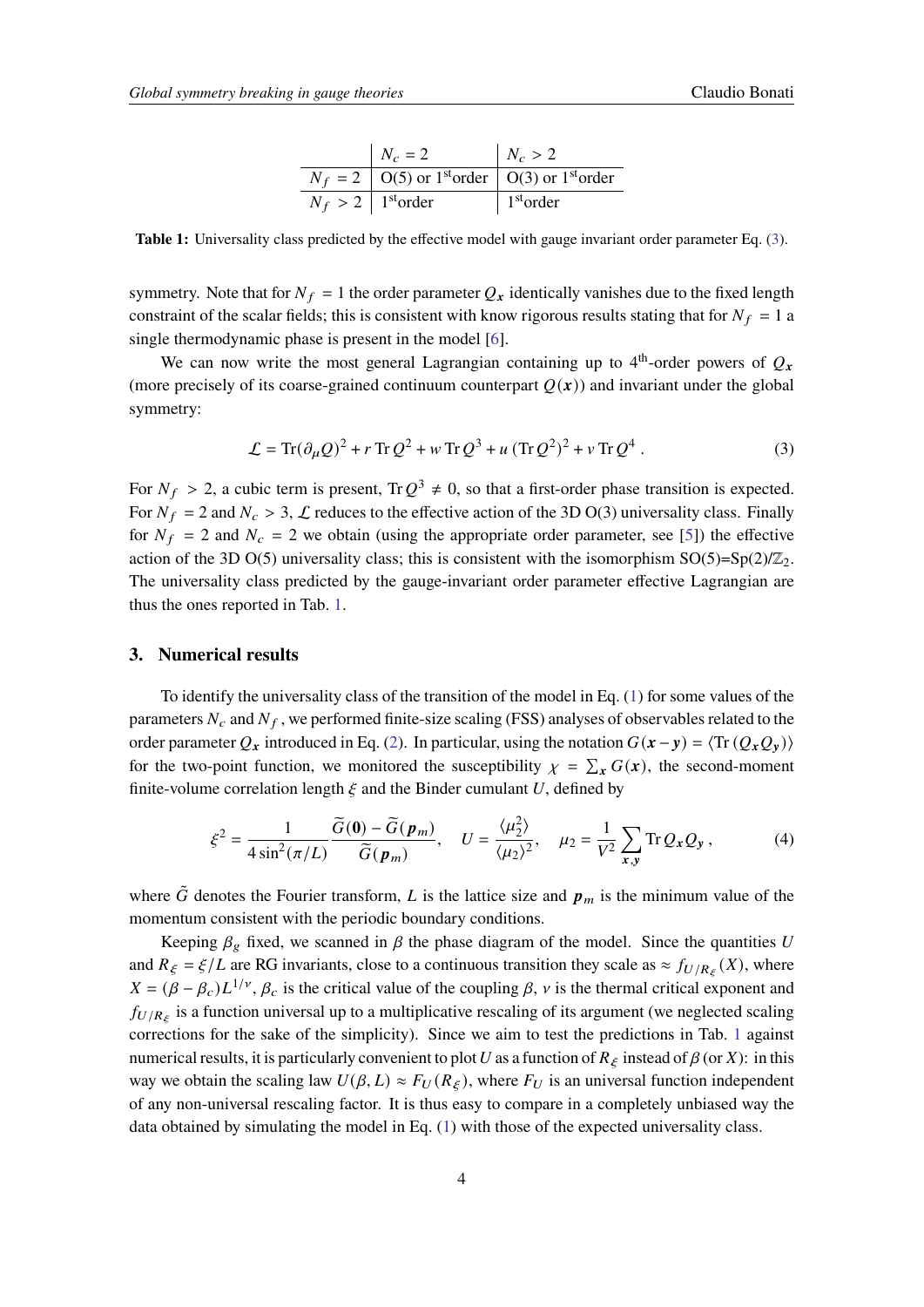<span id="page-4-0"></span>

**Figure 1:** Comparison of the scaling of the Binder cumulant (for the Sp(2) order parameter, denoted by  $U_r$ ) as a function of  $R_{\xi}$  for the  $N_c = 2$ ,  $N_f = 2$  model and the O(5) model. (left)  $\beta_g = 0$  and (right)  $\beta_g = 2$ . Dotted lines denote the known critical values of U and  $R_{\xi}$  for the O(5) model.

Such a comparison is performed in Fig. [1](#page-4-0) between the data of the model with  $N_c = 2$ ,  $N_f = 2$ (for two different values of  $\beta_g$ ) and those of the 3D O(5) model; note that in this case the order parameter for Sp(2) has to be used. Both for  $\beta_g = 0$  and  $\beta_g = 2$  the data of the gauge model approach those of the expected universality class as the lattice size increases. An analogous comparison is reported in Fig. [2](#page-4-1) (left), from which we infer that the transition of the model with  $N_c = 3$  and  $N_f = 2$ belongs to the 3D O(3) universality class, as expected from Eq. [\(3\)](#page-3-0). More tests are discussed in [\[5\]](#page-6-4), which fully support the hypothesis that the transition of the model with  $N_f = 2$  is continuous and belongs to the O(5) and O(3) universality classes for  $N_c = 2$  and  $N_c = 3$ , respectively (for all  $\beta_g$  values investigated). Finally, for  $N_f = 3$  we found indications of a discontinuous transition both for  $N_c = 2$  and  $N_c = 3$ . While the latent heat is too small to clearly identify the typical linear dependence on the volume of the susceptibilities, a strong indication favoring the discontinuous nature of the transition is the absence of scaling of U versus  $R_{\xi}$ , with U that seems to diverge as the lattice size is increased, see Fig. [2](#page-4-1) (right) for  $N_c = 3$ ,  $N_f = 3$ .

<span id="page-4-1"></span>

**Figure 2:** (left) Comparison of the scaling of the Binder cumulant as a function of  $R_{\xi}$  for the  $N_c = 3$ ,  $N_f = 2$ model and the O(3) model. Dotted lines denote the known critical values of U and  $R_{\xi}$  for the O(3) model. (right) Behaviour of U as a function of  $R_{\xi}$  for the  $N_c = 3$ ,  $N_f = 3$  model.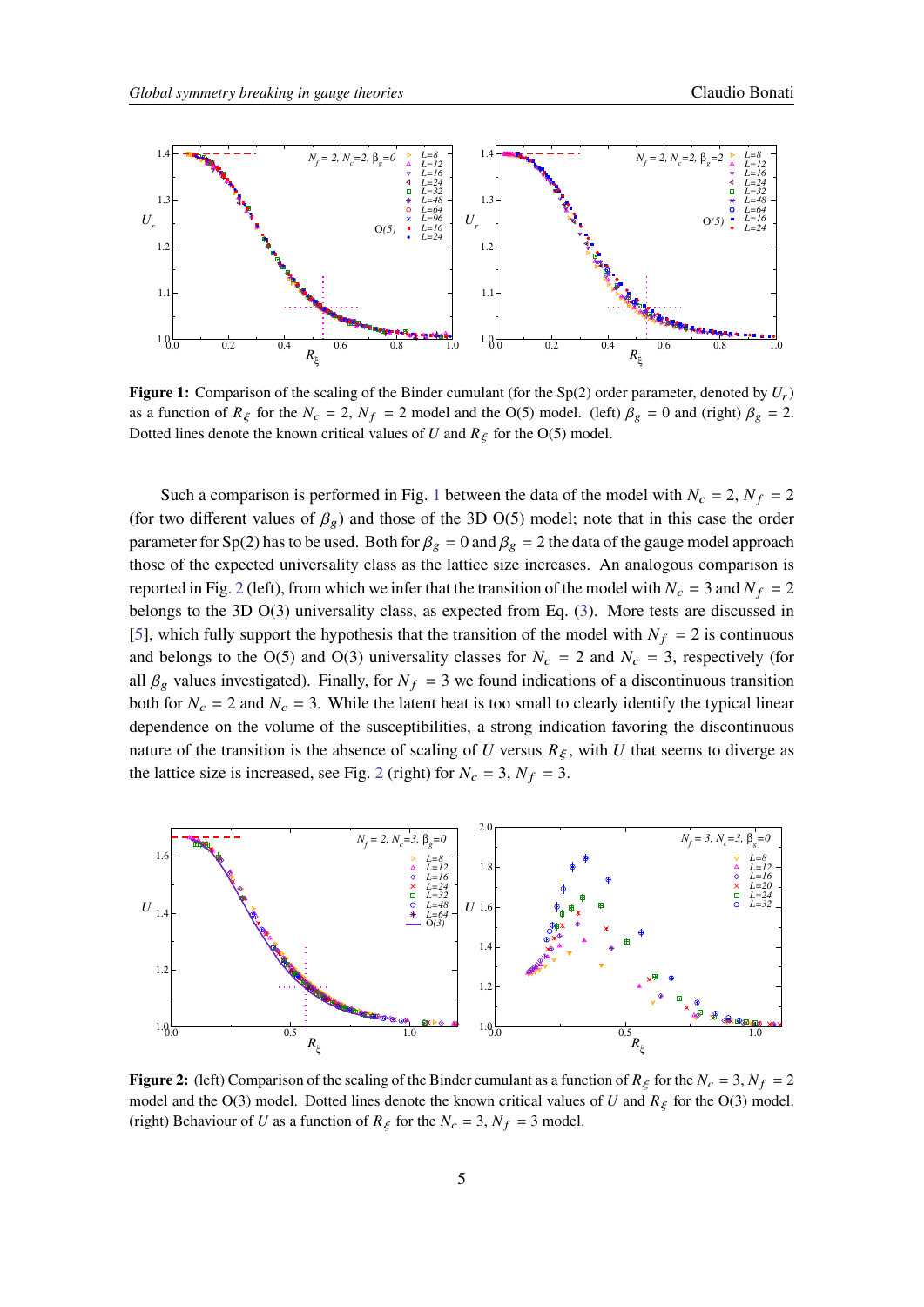#### **4. Conclusions and perspectives**

We discussed the universality class of the transitions of the lattice 3D multiflavor (i.e.  $N_f > 1$ ) scalar gauge models. We first of all presented the results of a theoretical analysis similar to the one by Pisarski and Wilczek [\[1\]](#page-6-0) for the chiral phase transition in QCD, emphasizing the assumptions that are implicit in such an analysis. We then examined the numerical lattice data obtained by simulating the lattice action in Eq. [\(1\)](#page-2-0), which provide compelling numerical evidence for the correctness of the predictions based on the effective action in Eq. [\(3\)](#page-3-0) for the cases studied. All the data presented in this proceeding refers to the lattice action in Eq. [\(1\)](#page-2-0), in which scalar fields transform according to the fundamental representation of the gauge group and no quartic coupling is present.

A natural question to ask is whether the conclusions reached in this case remain valid also in more general contexts. The type of analysis discussed in the previous sections has been extended also to other cases, and specifically to the case of scalar fields transforming in the adjoint representation of the gauge group [\[7\]](#page-6-6) and to the case in which a quartic term is also present (both in the adjoint [\[7\]](#page-6-6) and in the fundamental [\[8\]](#page-6-7) representation). In a subset of the region where  $\beta_g$  and the quartic coupling are positive (in the fixed-length limit negative couplings are also allowed) something different was in fact found: in the adjoint case with  $N_c = 2$  and  $N_f = 4$  a continuous transition incompatible with the expected 3D O(4) universality class was found [\[7\]](#page-6-6), while in the fundamental case with  $N_c = 2$  and  $N_f = 40$ , where Eq. [\(3\)](#page-3-0) would predict a first-order transition, a continuous transition was identified [\[8\]](#page-6-7).

Which universality classes describe the critical behaviours associated with these transitions? Since they are not compatible with the predictions based on the effective Lagrangian written in terms of gauge-invariant operators, Eq. [\(3\)](#page-3-0), one expects them to be associated with critical gauge fields. The simplest guess for the effective action is then the *continuum* field theory for  $SU(N_c)$ gauge fields coupled to  $N_f$  scalar fields, transforming under the appropriate representation of the gauge group. Indeed, at leading order in the  $\epsilon$ -expansion, such a theory has an IR stable charged (i.e., with a nonvanishing gauge coupling) fixed point for a large enough number of scalar flavors (see [\[7,](#page-6-6) [8\]](#page-6-7)). While the identification of these unconventional critical behaviours with the charged fixed points of the corresponding continuum theory seems the most natural choice (also in view of the analogous results for the  $U(1)$  gauge case [\[9\]](#page-6-8)), further studies are required to support this identification, putting it on more solid ground, from both the theoretical and numerical point of view.

Finally, the relevance of these results for the case of theories with fermions, and in particular for the finite-temperature chiral QCD transition, needs to be better understood. A leading-order computation in the  $\epsilon$ -expansion shows that the continuous field theory of SU(3) gauge fields coupled to  $N_f$  Dirac fermions has an IR-stable fixed point for  $N_f > N_f^* = 33/2$ . However, these leadingorder estimates typically largely overestimate the critical number of flavors  $N_f^*$ . For instance, in the Abelian case, a charged fixed point exists for  $N_f \ge 183$ , close to four dimensions, while in three dimensions  $N_f^*$  is significantly smaller: numerically one finds  $N_f^*(3D) = 7(2)$  (see [\[9\]](#page-6-8)). Could it be that the continuum three-dimensional QCD has an IR-stable fixed point relevant for the finite-temperature transition of four-dimensional quantum chromodynamics?